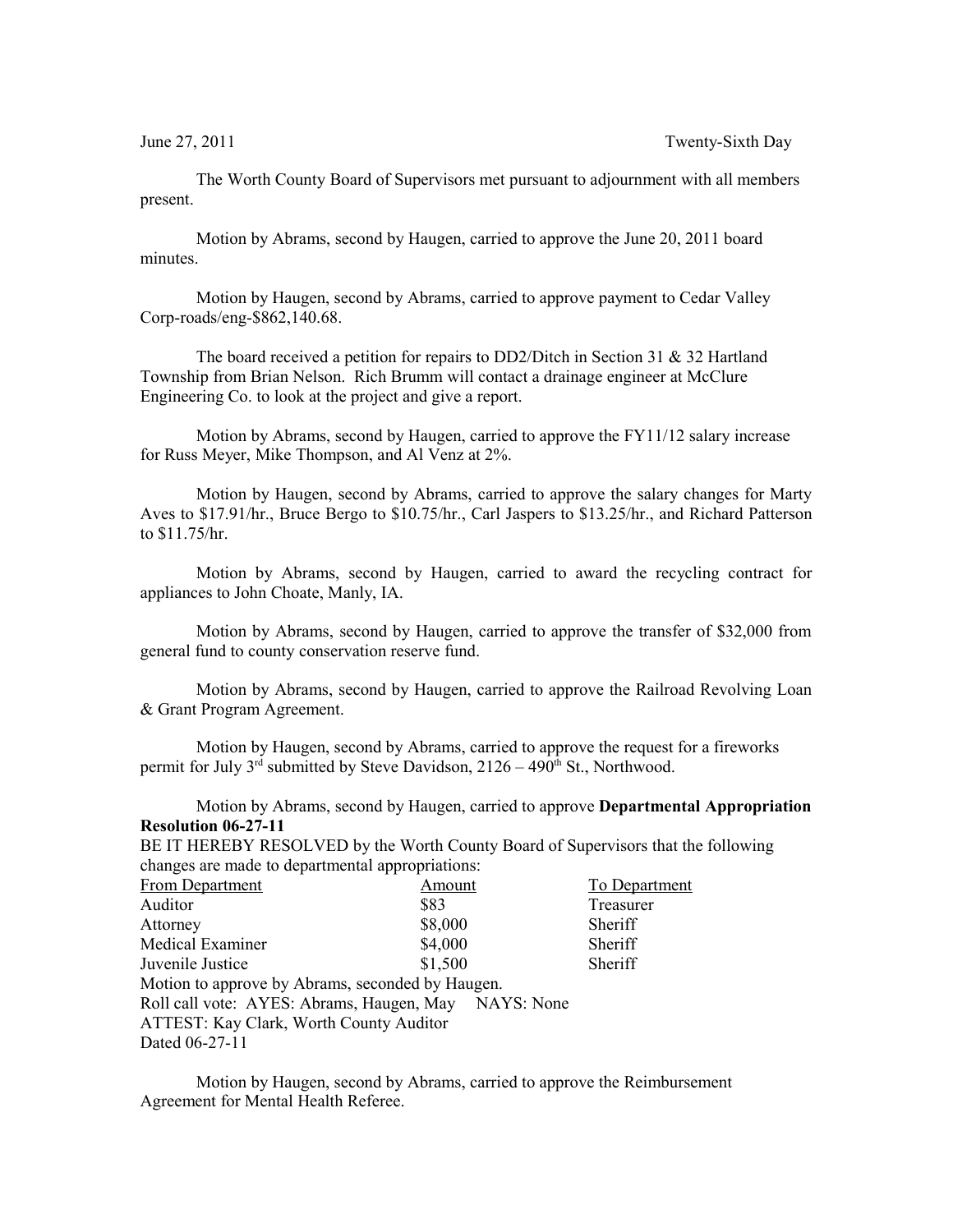| The following claims were approved:            |                             |                  |
|------------------------------------------------|-----------------------------|------------------|
| Aamodt, Robert                                 | Safety-Eng                  | 150.00           |
| Agvantage Fs Inc                               | Fuel-Con                    | 496.35           |
| Albert Lea Seed House                          | Supplies-Con                | 1,421.00         |
| <b>Alliant Energy</b>                          | Service-Recy                | 2,452.67         |
| Anderson, Rick                                 | Reserve-Shf                 | 1.00             |
| B & J Water Conditioning Inc                   | Supplies-Phd                | 12.00            |
| Bailey, Nick                                   | Reserve-Shf                 | 1.00             |
| Barnes Distribution Group Inc                  | Supplies-Eng                | 110.28           |
| <b>Bauer Built Tire</b>                        | Service-Eng                 | 577.28           |
| Berge Oil Company                              | Fuel-Shf                    | 9,219.44         |
| Berge, Barbara                                 | Edu-Aud                     | 103.05           |
| <b>Bmc Aggregates Lc</b>                       | Rock-Eng                    | 1,704.41         |
| Boulders Inn                                   | Edu-Aud                     | 112.00           |
| Bp                                             | Fuel-Eng                    | 124.55           |
| <b>Bruesewitz Motors</b>                       | Service-Hha                 | 1,804.78         |
| Burger King                                    | Exp-Phd                     | 800.00           |
| Business Forms & Systems Co                    | Supplies-Trs                | 229.44           |
| Butler, Lynn                                   | Safety-Eng                  | 150.00           |
| Capranos, Thomas                               | Rent-Vaf                    | 200.00           |
| <b>Carquest Auto Parts</b>                     | Supplies-Con                | 85.55            |
| Casey's General Store                          | Exp-Phd                     | 100.00           |
| Cellebrite Usa Corp                            | Supplies-Dap                | 4,059.99         |
| Cinema West                                    | Exp-Phd                     | 399.00           |
| Cintas Fas Lockbox 626525                      | Supplies-Eng                | 87.33            |
| City of Fertile                                | Rutf-Eng                    | 779.20           |
| City of Grafton                                | Rutf-Eng                    | 720.85           |
| City of Hanlontown                             | Rutf-Eng                    | 216.94           |
| City of Joice                                  | Rutf-Eng                    | 578.39           |
| City of Kensett                                | Rutf-Eng                    | 293.77           |
| City of Manly                                  | Reimburse-E911              | 1,482.00         |
| City of Northwood                              | Service-Vaf                 | 17.00            |
| Clark, Kay                                     | Exp-Aud                     | 127.96           |
| Community Care Inc                             | Service-Mha                 | 409.89           |
| <b>County Case Management</b>                  | Service-Mha                 | 104.50           |
| Dave Syverson Ford Truck                       | Parts-Eng                   | 355.87           |
| Dell Marketing L P<br>Diamond Mowers Inc       | Supplies-Dap                | 200.00           |
| Dick's Place                                   | Supplies-Eng<br>Service-Shf | 423.38           |
|                                                |                             | 631.00<br>20.15  |
| Dorsey, Kelli                                  | Mileage-Phd                 |                  |
| Ehrich, Cherrice                               | Mileage-Mha                 | 23.50<br>833.00  |
| <b>Electronic Engineering</b>                  | Supplies-Shf                | 200.00           |
| Evans, Cecil                                   | Well Plug-San               |                  |
| Fallgatter's Market                            | Supplies-Phd                | 159.82           |
| Ferden, Eugene                                 | Meeting-Vaf                 | 61.28<br>50.00   |
| Ferley, Paul                                   | Meeting-Vaf                 |                  |
| Fisher, Jane<br>Francis Lauer Youth Services I | Mileage-Mha<br>Service-Juv  | 64.39            |
| Greve Law Office                               | Rent                        | 1,446.15         |
|                                                |                             | 300.00<br>200.67 |
| Greve, Jeff                                    | Exp-Att                     | 61.28            |
| Hackbart, Philip E.                            | Meeting-Vaf                 |                  |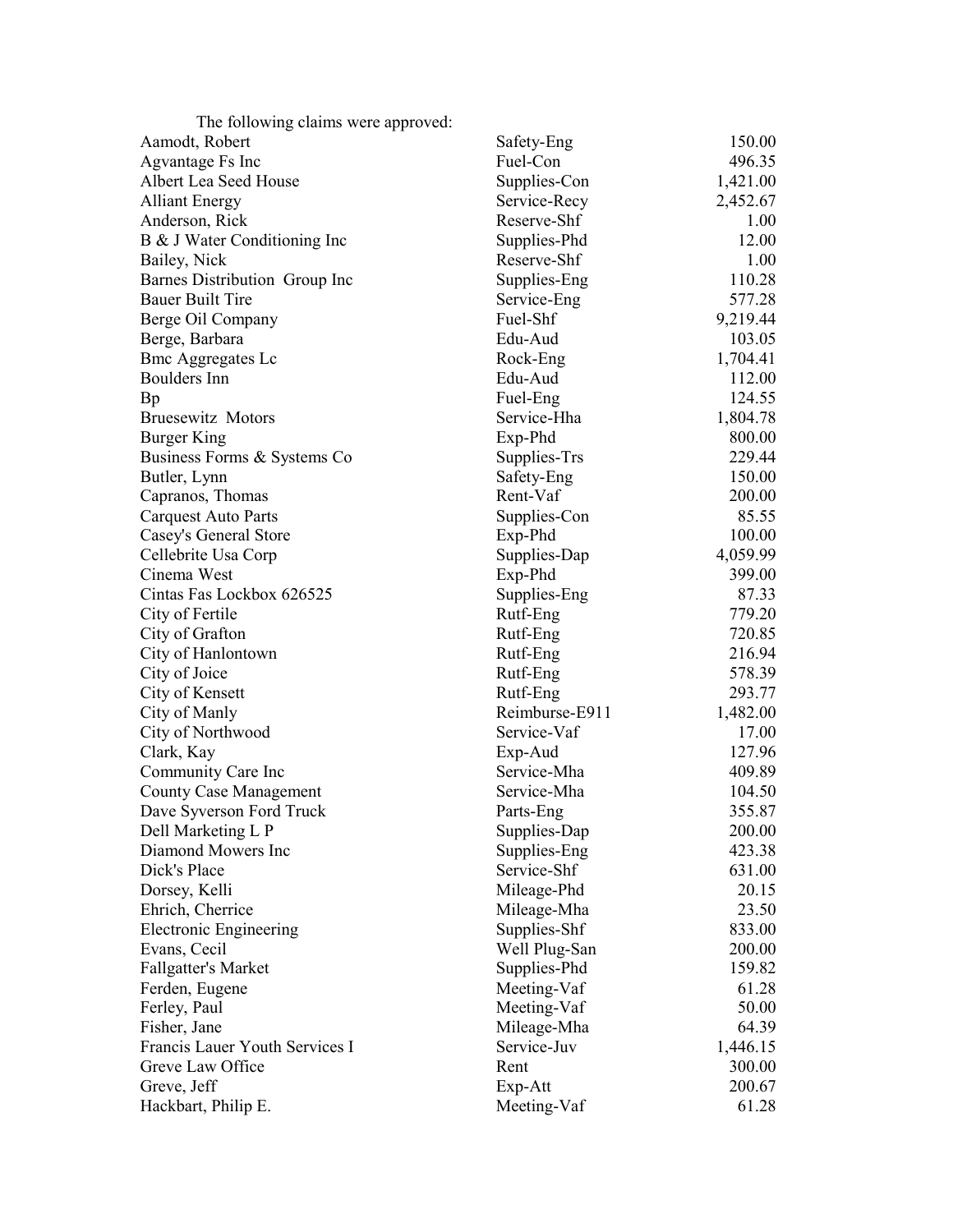| Hancock County Auditor              | Mileage-Aud        | 66.00     |
|-------------------------------------|--------------------|-----------|
| Hanlontown Fire Department          | Reimburse-E911     | 2,000.00  |
| Hanson, Gary                        | Safety-Eng         | 156.69    |
| Hawkeye Foodservice Dist            | Supplies-Shf       | 353.07    |
| Hendrikson, Debra                   | Mileage-Hha        | 173.00    |
| Hepperly, Brian                     | Reserve-Shf        | 1.00      |
| <b>Hopkins Medical Products</b>     | Supplies-Phd       | 271.85    |
| Horan, Teri Lee                     | Reserve-Shf        | 1.00      |
| Huber Supply Co                     | Supplies-Eng       | 156.16    |
| Huebner, Cheryl                     | Mileage-Phd        | 15.70     |
| 135/105 Welcome Center Inc.         | Hm Tax-Ndp         | 3,511.60  |
| Icap                                | Ins-Ins            | 62,518.35 |
| <b>Inez Neale Estate</b>            | Rent-Shf           | 200.00    |
| Intoximeters                        | Supplies-Shf       | 790.00    |
| <b>Iowa County Atty's Assoc</b>     | Edu-Att            | 270.00    |
| <b>Iowa Well Water Association</b>  | Dues-San           | 65.00     |
| Isac Group Health                   | Health Ins Premium | 42,701.00 |
| Joe's Collision & Performance       | Service-Shf        | 310.71    |
| Johnson, Hal                        | Rent               | 940.00    |
| Johnson, Teresa                     | Mileage-Phd        | 121.00    |
| Kirsch, Kristine                    | Reserve-Shf        | 1.00      |
| Lestrud, Scott                      | Safety-Eng         | 86.03     |
| Lexis-Nexis                         | Service-Att        | 128.00    |
| Liberty Tire Recycling Service      | Service-Recy       | 210.99    |
| Low's Standard                      | Fuel-Asr           | 37.77     |
| Mainstay Systems Inc                | Supplies-Shf       | 300.00    |
| Manly Junction Signal               | Service-Phd        | 17.00     |
| Mark's Tractor                      | Supplies-Con       | 54.96     |
| Marshall & Swift Inc                | Service-Eng        | 147.50    |
| Martin Bros Dist Co. Inc.           | Supplies-Gsr       | 395.58    |
| Martin Marietta Materials           | Rock-Eng           | 3,916.00  |
| Mc Clure Engineering Co             | Service-Ndp        | 6,093.00  |
| Mc Donalds                          | Exp-Phd            | 300.00    |
| Mc Donalds Restaurant               | Exp-Phd            | 200.00    |
| Mediacom                            | Service-Con        | 98.34     |
| Melby, Ruth                         | Mileage-Mha        | 66.24     |
| Mental Health Center                | Service-Mha        | 6,268.43  |
| Mireles, Sandra                     | Mileage-Mha        | 502.44    |
| Mitchell County Ema                 | Mileage-Ema        | 200.43    |
| <b>Next Generation Technologies</b> | Service-Mha        | 15,315.19 |
| Niebur, Ellen                       | Mileage-Mha        | 98.23     |
| Nieman, Vince                       | Service-Gsr        | 486.00    |
| Nive Services Inc                   | Service-Mha        | 2,759.37  |
| Nordic Lanes                        | Exp-Phd            | 401.00    |
| North Star Express                  | Exp-Phd            | 300.00    |
| Northwest District                  | Edu-Asr            | 150.00    |
| Northwood Ag Products               | Supplies-Con       | 3,250.40  |
| Northwood Anchor                    | Service-Phd        | 267.00    |
| Northwood Chamber of Commerce       | Wellness-Phd       | 1,575.00  |
| Northwood Police Department         | Reimburse-E911     | 911.00    |
| Northwood Theater                   | Exp-Phd            | 840.00    |
|                                     |                    |           |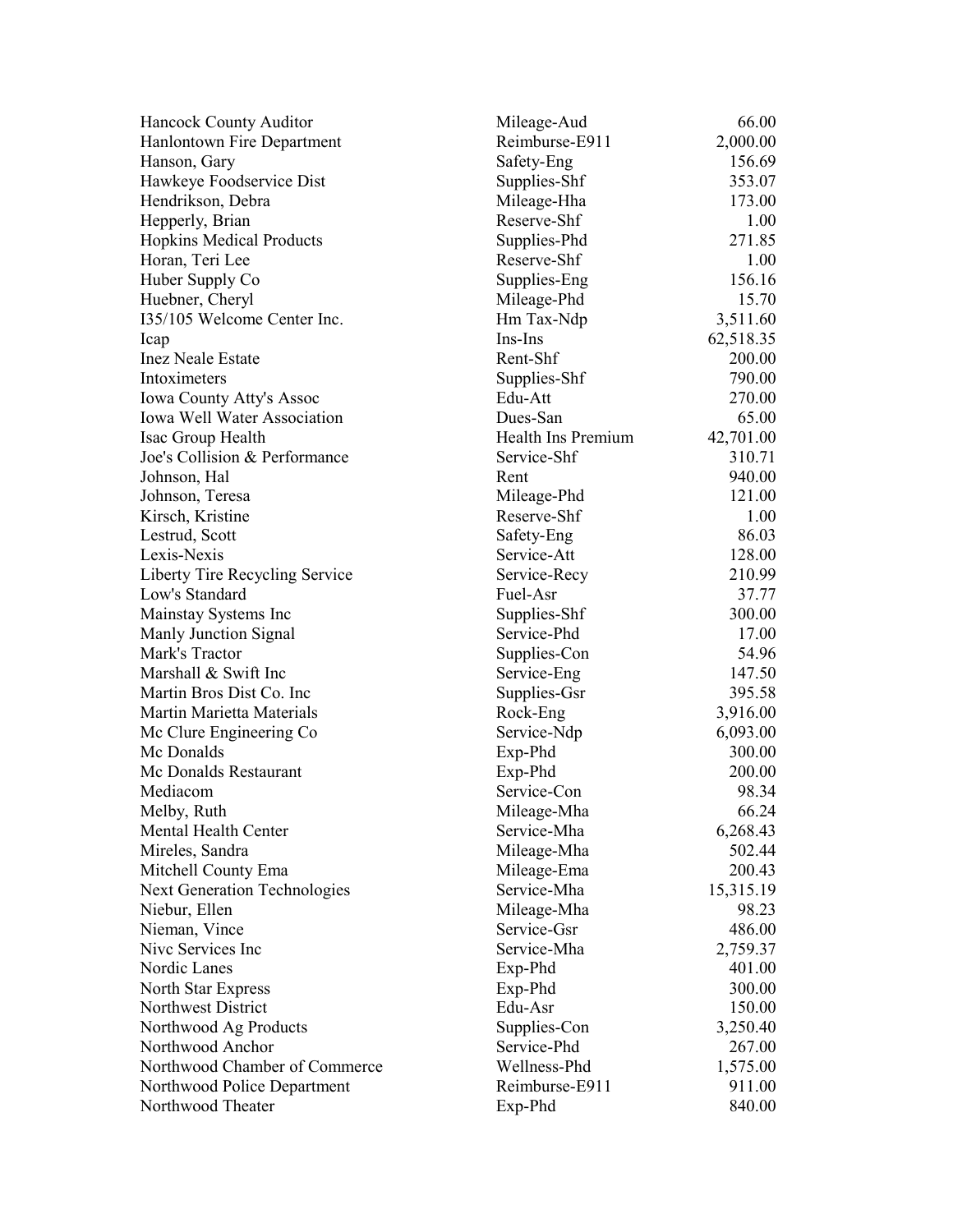| Northwood True Value                  | Supplies-Gsr       | 319.61     |
|---------------------------------------|--------------------|------------|
| Northwood Welding Inc                 | Parts-Eng          | 54.90      |
| Nrpa                                  | Dues-Con           | 150.00     |
| Olsen, Laurie                         | Exp-Aud            | 26.23      |
| <b>Opportunity Village</b>            | Service-Mha        | 626.60     |
| Paetec                                | Service-Eng        | 11.89      |
| Parmley, Jerry                        | Exp-Vaf            | 20.00      |
| Pathology Assoc of Mason City         | Service-Mex        | 600.00     |
| Peterson Excavating & Drainage        | Service-Eng        | 327.75     |
| <b>Pinnacle Quality Insight</b>       | Supplies-Phd       | 150.00     |
| Pizza Ranch                           | Exp-Phd            | 300.00     |
| Plymouth Fire Dept                    | Reimburse-E911     | 925.99     |
| Prazak, Edie                          | Mileage-Hha        | 11.50      |
| Pritchard's of Northwood Inc          | Service-Con        | 32,276.61  |
| Quam, Wyatt                           | Reserve-Shf        | 1.00       |
| Qwest                                 | Service-Eng        | 1,015.76   |
| Reyerson, Jessica                     | Mileage-Phd        | 13.25      |
| Rohne, Joel                           | Exp-It/Gis         | 153.69     |
| Rollins, Sarah                        | Mileage-Hha        | 82.00      |
| Rowe, Joe                             | Well Rehab-San     | 600.00     |
| Rugland, Kris                         | Well Plug-San      | 200.00     |
| Schickel, Candila                     | Service-Mha        | 42.00      |
| <b>Shield Technology Corporation</b>  | Equip-Dap          | 20,000.00  |
| Siems, Joe                            | Reserve-Shf        | 1.00       |
| Signatures Supper Club                | Exp-Phd            | 100.00     |
| Soups Pizzeria                        | Exp-Phd            | 600.00     |
| South Minnesota Lubes                 | Supplies-Eng       | 993.85     |
| <b>Staples Credit Plan</b>            | Exp-Phd            | 592.84     |
| <b>State Medical Examiners Office</b> | Service-Mex        | 1,363.00   |
| Tenold Olson Hagen Inc                | Ins-Ins            | 144.00     |
| The Sidwell Company                   | Service-Dap        | 17,479.00  |
| <b>Tsp Court Reporting</b>            | Service-Att        | 333.75     |
| Tuttle, Tim                           | Safety-Eng         | 60.17      |
| Tyler Technologies Inc                | Service-Dap        | 25,000.00  |
| U S Postal Service                    | Postage-Att        | 436.00     |
| Us Cellular                           | Service-Asr        | 27.83      |
| Ver Helst Snyder Drug                 | Supplies-Con       | 188.04     |
| Verizon Wireless                      | Service-Mha        | 1,239.81   |
| Visa                                  | Exp-Phd            | 3,180.69   |
| Walser, Barbara J                     | Exp-Aud            | 231.09     |
| Webster Co Auditor                    | App-Cta            | 80.02      |
| Winnebago Co Auditor                  | Reimburse-Mha      | 7,429.76   |
| Winneshiek County Public              | Supplies-Phd       | 200.00     |
| Winn-Worth Betco                      | Hm Tax-Ndp         | 5,267.40   |
| Worth Co Historical Soc               | Hm Tax-Ndp         | 3,511.60   |
| Worth County                          | Health Ins Premium | 1,581.00   |
| Worth County Fair                     | Hm Tax-Ndp         | 5,267.40   |
| Worth County Public                   | Labor-Tra          | 590.00     |
| Worth County Secondary                | Fuel-Phd           | 4,365.04   |
| Young, Brenda                         | Service-Mex        | 135.00     |
|                                       | <b>GRAND TOTAL</b> | 332,468.21 |